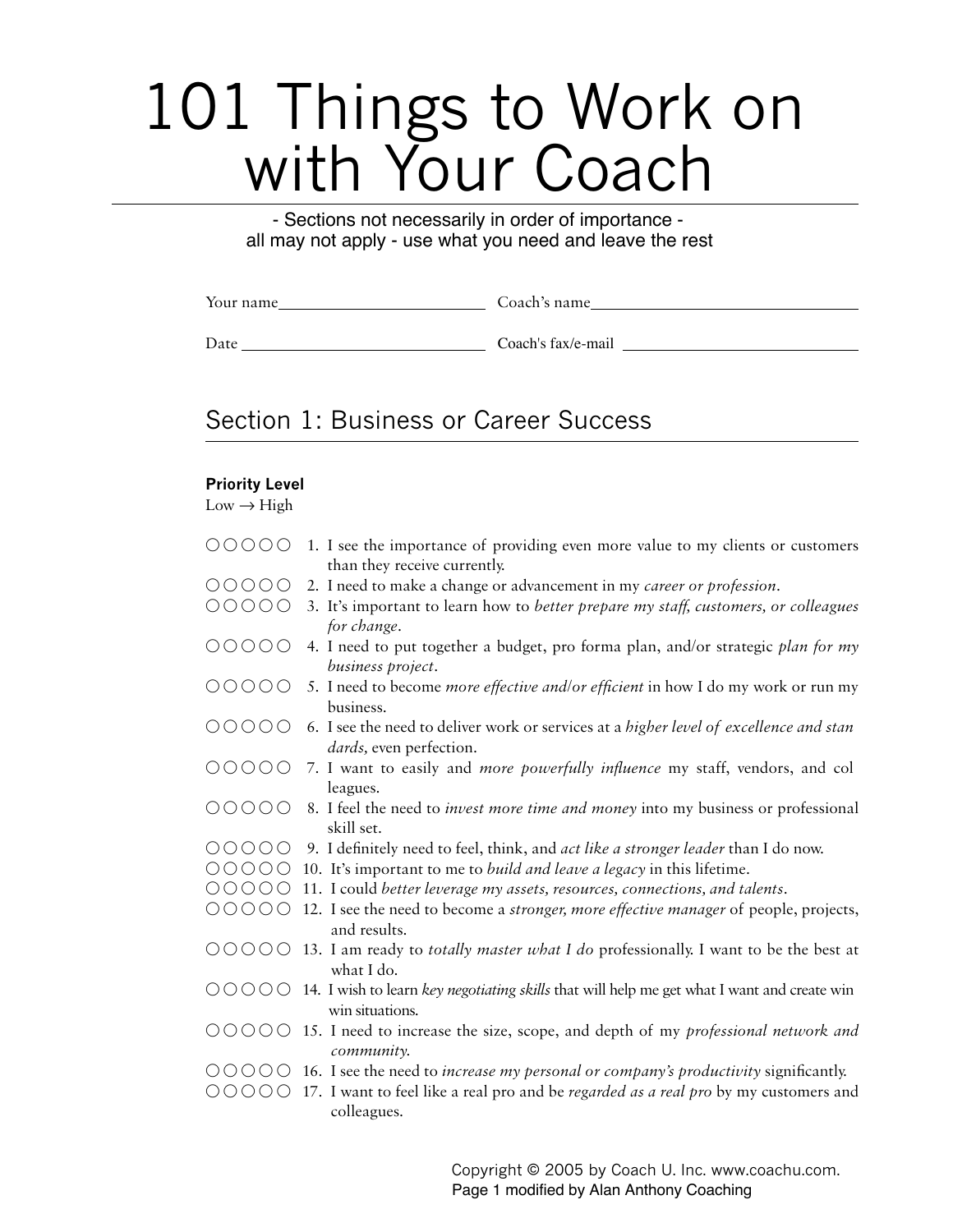- $\circ$   $\circ$   $\circ$   $\circ$   $\circ$  18. I definitely want to *increase the profits* of my business.
- $\circ$   $\circ$   $\circ$   $\circ$   $\circ$  19. I have an *important project* that would probably progress more smoothly if I had a coach for support.
- $\circ$   $\circ$   $\circ$   $\circ$   $\circ$  20. I need to learn and really *master selling skills* so I can increase revenue immediately.
- $\circ$   $\circ$   $\circ$   $\circ$   $\circ$  21. I need to develop a *marketing plan* or create unique ways to market my product or service.
- 55555h ) NEED TO *INSTALL ADMINISTRATIVE SELLING OR MANAGEMENT SYSTEMS* IN MY BUSINESS or work.
- $\circ$   $\circ$   $\circ$   $\circ$   $\circ$  23. I want to learn *effective team-building skills* and management techniques to bring out the best of my group.
- $\bigcirc$   $\bigcirc$   $\bigcirc$   $\bigcirc$  24. I want to *improve my timing, synergy, and <i>synchronicity* so I don't miss out on opportunities.
- 55555h ) NEED TO PROPERLY *ARTICULATE MY BUSINESS OR PROFESSIONAL VISION* SO IT IS COMPEL ling.

# Section 2: Life Enhancement

### **Priority Level**

- $\bigcirc$   $\bigcirc$   $\bigcirc$   $\bigcirc$  26. I recognize the need to become someone who *accepts things more readily and* with less resistance.
- $\bigcirc$   $\bigcirc$   $\bigcirc$   $\bigcirc$  27. I want to *quickly assimilate what* I notice, experience, or learn, and apply it immediately.
- $\circ$   $\circ$   $\circ$   $\circ$   $\circ$  28. I see the need to *become a bigger, more magnanimous person*, and I'm ready to change.
- $\circ$   $\circ$   $\circ$   $\circ$   $\circ$  29. I need to set *much stronger boundaries* so I am not taken advantage of, or disrespected, by others.
- $\circ$   $\circ$   $\circ$   $\circ$   $\circ$  30. I need to become a much more compassionate and patient person with others.
- $\bigcirc$   $\bigcirc$   $\bigcirc$   $\bigcirc$  31. I have important projects, situations, or *problems I haven't finished* but need  $to$ .
- $\circ$   $\circ$   $\circ$   $\circ$   $\circ$   $\circ$  32. I need to gain a *broader perspective or context* about life, myself, my life, and/or my work.
- $\circ$   $\circ$   $\circ$   $\circ$   $\circ$  33. My life is "expensive" to my body, heart, and/or spirit, and I need to *reduce these stress costs.*
- $\circ$   $\circ$   $\circ$   $\circ$   $\circ$  34. I would be more effective and successful if I had *more of an edge* or more inner confidence.
- $\bigcirc$   $\bigcirc$   $\bigcirc$   $\bigcirc$  35. I believe I can get a lot more done with a lot less effort. I want *life to be effort*-*LESS*
- $\bigcirc$   $\bigcirc$   $\bigcirc$   $\bigcirc$   $\bigcirc$  36. I have noticed others who are *very graceful in how they deal with life*, and I want to be that way as well.
- OOOOO 37. I would like to be *more grateful* for what I do have, instead of always needing more.
- $\circ$   $\circ$   $\circ$   $\circ$   $\circ$   $\circ$  38. I am ready to *take a lot more initiative* in certain parts of my personal and business life.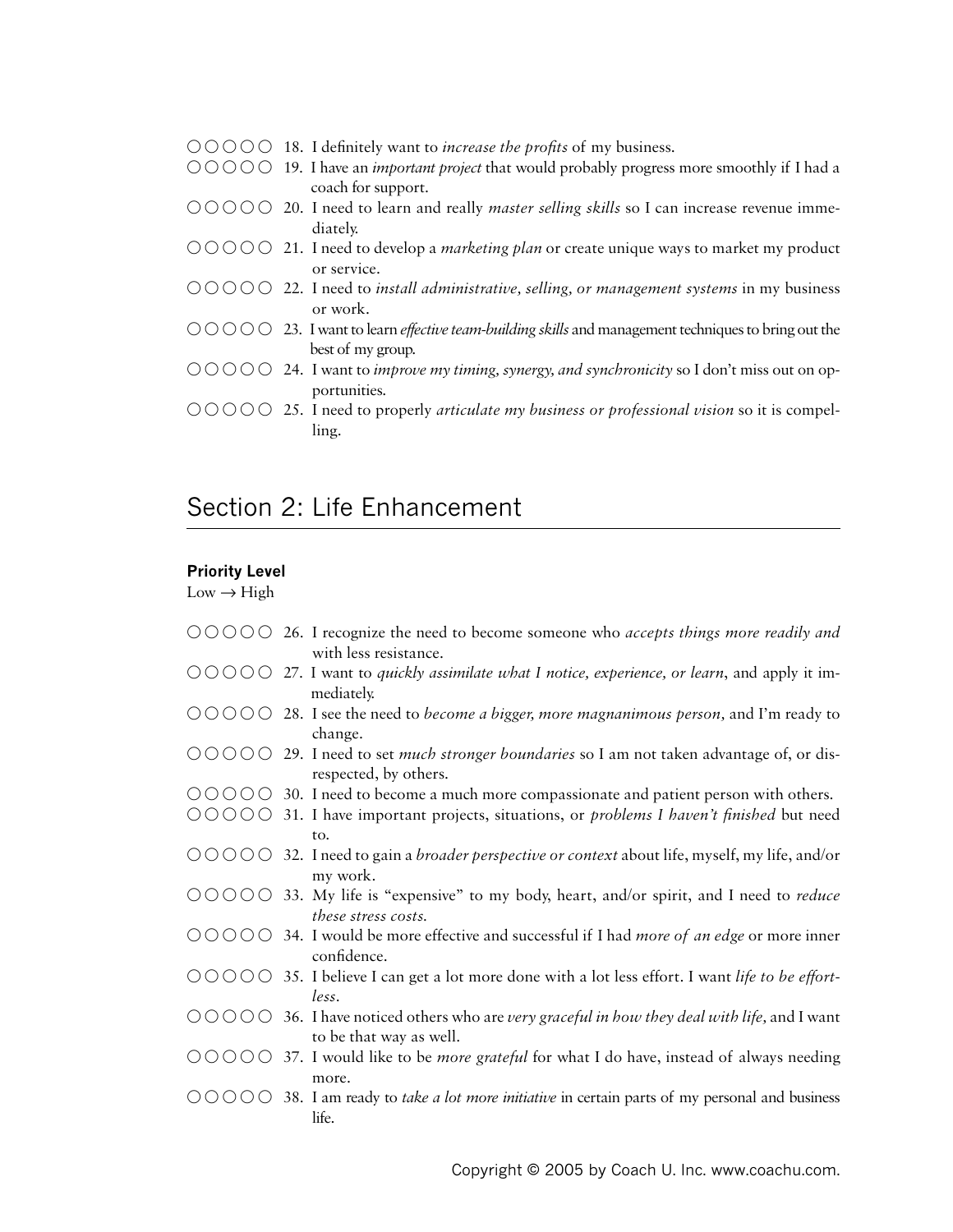- $\circ$   $\circ$   $\circ$   $\circ$   $\circ$   $\circ$  *S9. I need to more fully integrate the various elements of my personal and work* life.
- $\circ$   $\circ$   $\circ$   $\circ$   $\circ$   $\circ$  40. I need to *increase the level of integrity* in my life; I currently feel out of integrity in at least one area of my life.
- $\circ$   $\circ$  500  $\circ$  41. I would like to *better prioritize* my goals, responsibilities, roles, and projects so that I don't fall behind.
- $\overline{0}$   $\overline{0}$   $\overline{0}$   $\overline{0}$   $\overline{0}$  42. I feel overwhelmed or am in a swirl, and I feel the need to get back on more *solid footing that is based in reality.*
- $\bigcirc$   $\bigcirc$   $\bigcirc$   $\bigcirc$   $\bigcirc$  43. I find myself slowed down by either *resistance or fear*, or both, and I am ready to work through this.
- $\bigcirc$   $\bigcirc$   $\bigcirc$   $\bigcirc$  44. I wish to become a person who *responds quickly and fully* to both opportunities and problems as they occur.
- $\circ$   $\circ$   $\circ$   $\circ$   $\circ$   $\circ$  45. I don't feel as *physically or financially safe* as I want to feel, and I am ready to do something about it.
- $\bigcirc$   $\bigcirc$   $\bigcirc$   $\bigcirc$   $\bigcirc$  46. I feel the need to *simplify my life*, dramatically.
- $\circ$   $\circ$   $\circ$   $\circ$   $\circ$  47. I am ready to *raise my standards* of behavior, expectations, relationships, and lifestyle.
- $\bigcirc$   $\bigcirc$   $\bigcirc$   $\bigcirc$   $\bigcirc$  48. I want to learn to *deal with difficult people* in a more constructive, yet powerful, WAY
- $\circ$   $\circ$   $\circ$   $\circ$   $\circ$   $\circ$  49. I need to *manage my time* better in order to get the most out of each day yet have enough time for myself.
- $\bigcirc$   $\bigcirc$   $\bigcirc$   $\bigcirc$  50. I am *tolerating more than I know is good for <i>me*, and I would like to work on this.

## Section 3: Who I Am

#### **Priority Level**

- $\overline{0}$   $\overline{0}$   $\overline{0}$   $\overline{0}$  51. I would like to *improve my physical appearance and presentation* so that I am delighted with how I look.
- $\circ$   $\circ$   $\circ$   $\circ$   $\circ$  52. It's time to *change some of the assumptions* I have made about myself and upgrade my paradigm.
- 55555h ) AM INTERESTED IN *IDENTIFYING AND FOCUSING ON SELECTED ATTAINMENTS*
- $\bigcirc$   $\bigcirc$   $\bigcirc$   $\bigcirc$  54. I feel out of balance, like I am juggling parts of my life. I'd like to *get back in BALANCE*
- $\overline{0}$   $\overline{0}$   $\overline{0}$   $\overline{0}$  55. I want to *make significant changes to my body* in terms of weight, tone, and/or strength.
- 55555h ) WOULD LIKE TO *STRENGTHEN OR PERFECT MY CHARACTER*
- $\bigcirc$   $\bigcirc$   $\bigcirc$   $\bigcirc$  57. I need to *have more confidence* in how I present myself; I'm ready to develop this part of myself.
- $\circ$   $\circ$   $\circ$   $\circ$   $\circ$  58. I want to have more of a *positive effect on others*, without trying to rule or control them.
- $\circ$   $\circ$   $\circ$   $\circ$   $\circ$  59. I feel the need to improve the quality of my physical and/or spiritual *energy*.
- $\circ$   $\circ$   $\circ$   $\circ$   $\circ$  60. I want to improve the communication, cooperation, and love within *my FAMILY*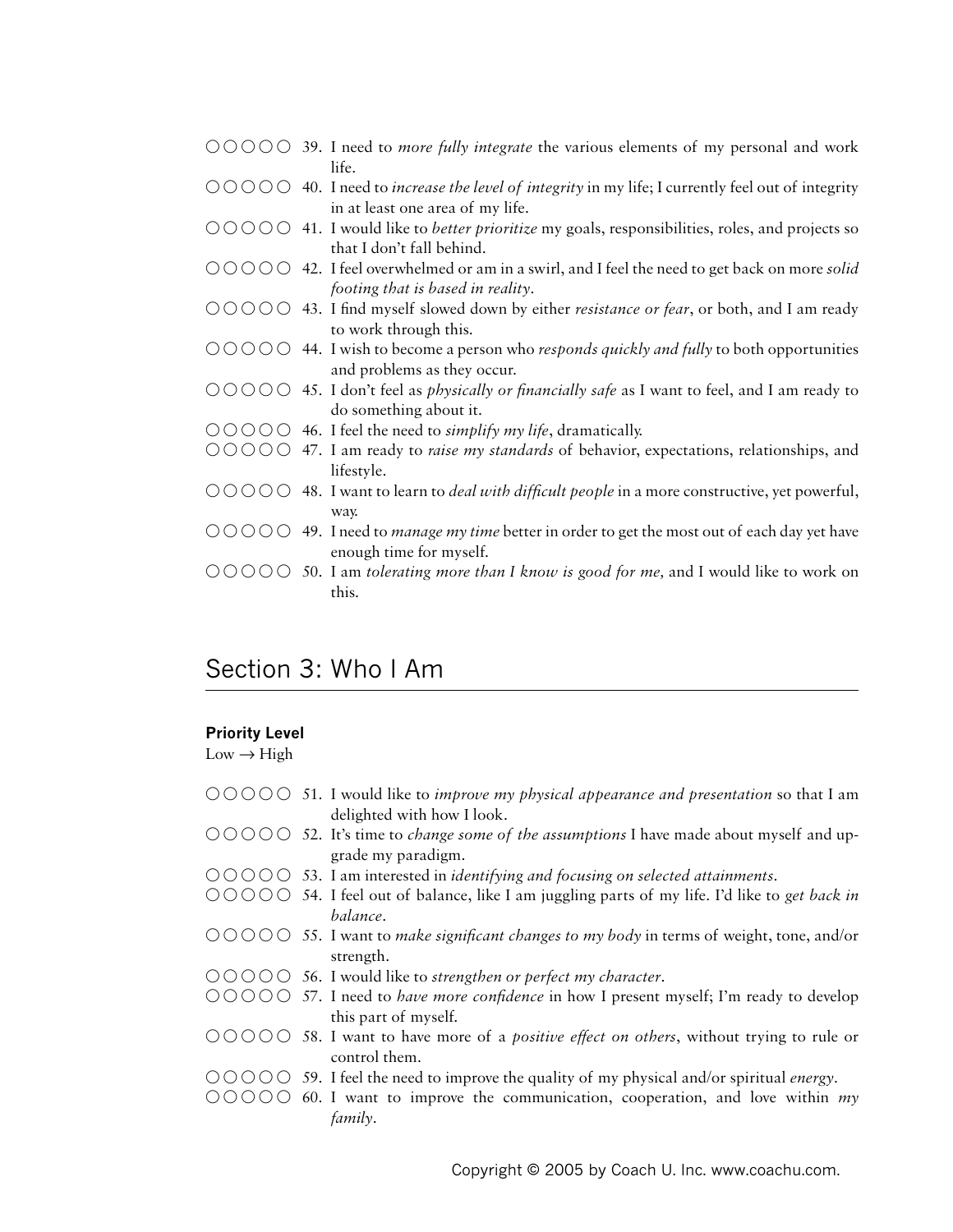- $\bigcirc$   $\bigcirc$   $\bigcirc$   $\bigcirc$  61. I feel I have a special gift, but I would like to *better identify and orient my life around my gift*.
- 55555h ) WOULD LIKE TO BE *MUCH HAPPIER* THAN ) AM RIGHT NOW
- $\bigcirc$   $\bigcirc$   $\bigcirc$   $\bigcirc$  63. I would like to *develop my mind and intellect* more than I have. I need a challenge.
- 55555h ) WOULD LIKE TO ACCURATELY IDENTIFY AND ONCE AND FOR ALL *SATISFY MY PERSONAL* needs.
- $\bigcirc$   $\bigcirc$   $\bigcirc$   $\bigcirc$  65. I would like to be *more consistently enthusiastic* about my life and/or my work.
- $\bigcirc$   $\bigcirc$   $\bigcirc$   $\bigcirc$  66. I feel the need to *be more at peace* with myself, life, and/or others.
- $\circ$   $\circ$   $\circ$   $\circ$   $\circ$  57. I need to develop or *improve my personality*, my attitude, and how I come across.
- 55555h ) AM READY TO ENJOY MY LIFE A LOT MORE AND *EXPERIENCE MORE PLEASURE*
- OOOO 69. I am intrigued about the idea of becoming a *problem-free zone*.
- $\bigcirc$   $\bigcirc$   $\bigcirc$   $\bigcirc$  70. I want to become a lot *more receptive to new ideas, approaches, and views.*
- $\bigcirc$   $\bigcirc$   $\bigcirc$   $\bigcirc$  71. I see the value in *building significant reserves* in all areas of my life: time, money, love, and opportunity.
- $\overline{0}$   $\overline{0}$   $\overline{0}$   $\overline{0}$   $\overline{0}$   $\overline{0}$  *T2*. I need to take much better care of myself: body, mind, and spirit.
- $\bigcirc$   $\bigcirc$   $\bigcirc$   $\bigcirc$  73. I want to get to know and *understand myself better*, and to know what makes me tick and motivates me.
- $\bigcirc$   $\bigcirc$   $\bigcirc$   $\bigcirc$   $\bigcirc$  74. I feel the need for significant spiritual development and/or to *embark* on a spiri*tual path* that fits me.
- $\bigcirc$   $\bigcirc$   $\bigcirc$   $\bigcirc$  75. I want to *develop a stronger personal style* and be able to express myself fully.

## Section 4: Personal Success

#### **Priority Level**

- $\circ$   $\circ$   $\circ$   $\circ$   $\circ$  76. I would like to learn how to *attract success* to me instead of pushing so hard for it.
- $\overline{0}$   $\overline{0}$   $\overline{0}$   $\overline{0}$  77. I know that I need to *become aware more quickly* of what's occurring to and around me.
- $\bigcirc$   $\bigcirc$   $\bigcirc$   $\bigcirc$  78. I see the need to *increase my bandwidth*—my ability to quickly receive and process lots of information.
- $\bigcirc$   $\bigcirc$   $\bigcirc$   $\bigcirc$  79. I need to *deliberately cause (meaning to create) my life and success*, instead of waiting for it to happen.
- $\bigcirc$   $\bigcirc$   $\bigcirc$   $\bigcirc$  80. I recognize the need to be a lot *more coachable and flexible to input* from others.
- $\circ$   $\circ$   $\circ$   $\circ$   $\circ$  81. I would like to *learn key coaching skills* so I can be more effective with others.
- $\bigcirc$   $\bigcirc$   $\bigcirc$   $\bigcirc$  82. I need to *improve my communication and speaking skills* so that I am better heard and understood.
- 55555h )D LIKE TO *CONTRIBUTE MORE TO OTHERS* WITHOUT FEELING ) AM WASTING MY TIME OR resources.
- $\bigcirc$   $\bigcirc$   $\bigcirc$   $\bigcirc$  84. I'd like to become *much more creative* in my life and unblock what gets in the way of my creativity.